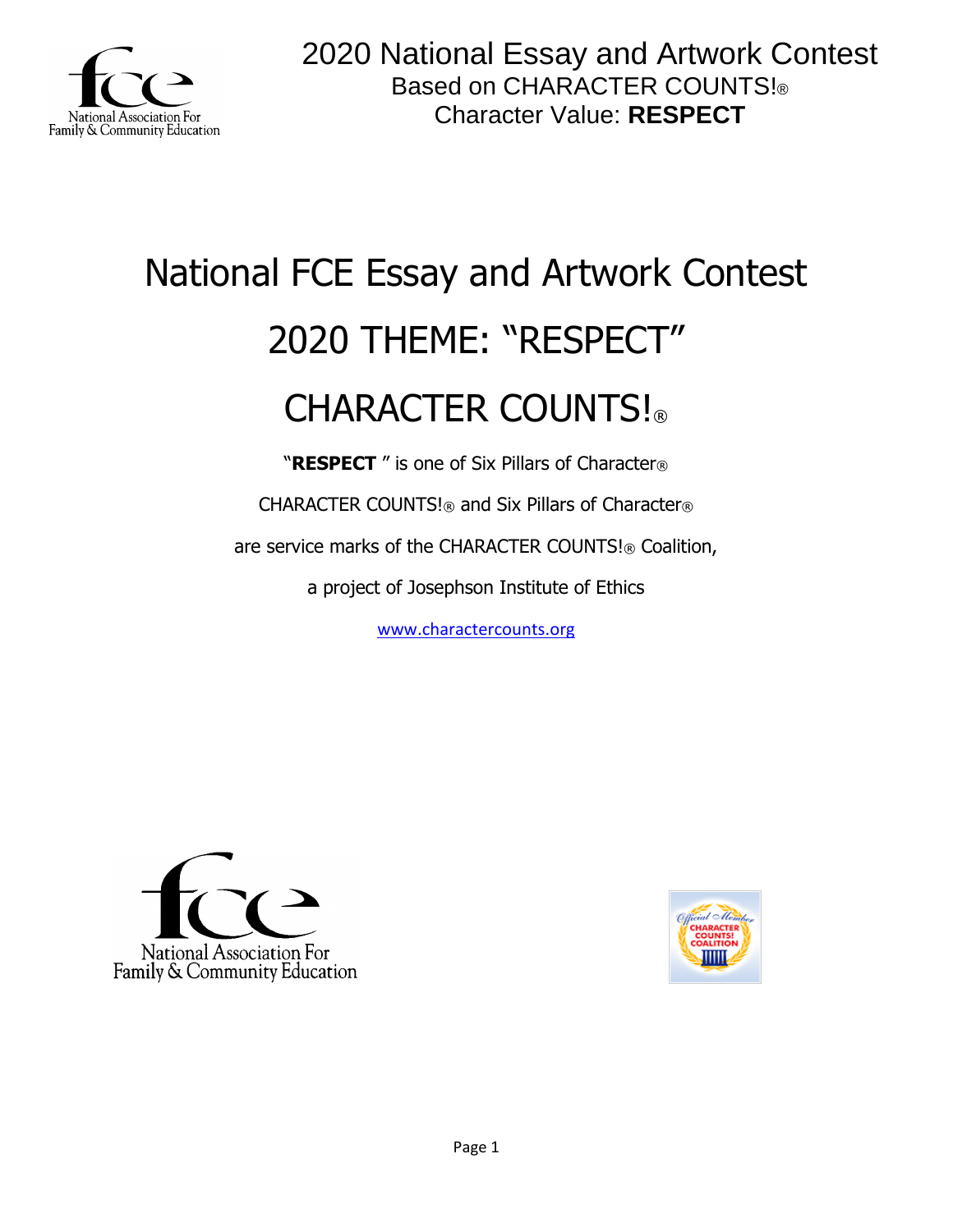

### 2020 ESSAY and ARTWORK CONTEST CRITERIA RESPECT

Dear State President and Essay and Artwork Contest Chairman:

National FCE members nationwide present an annual contest for all  $4<sup>th</sup>$  grade students in public, private, and home schools. National FCE's Essay and Artwork Contest promotes FCE's literacy programs, CHARACTER COUNTS!® and community involvement. The purpose of the 2020 contest is to encourage students to understand and practice **RESPECT**, one of the Six Pillars of Character®. The contest encourages students to strive for excellence and creativity in reading, writing, and drawing skills.

TIME LINE:

- 1. SUGGESTED COUNTY LEVEL:
	- $\triangleright$  The contest will start at the county level.
	- The contest can run **September 1, 2019 thru March 31, 2020.** *This date may be adjusted as long as the State entry is postmarked to National FCE by April 15th .*
	- $\triangleright$  Each county is responsible for notifying its local schools, library or other network that would have access to publicizing the contest to eligible  $4<sup>th</sup>$ grade students. It is suggested that the principal of each school be contacted and asked for approval. Contact individual teachers after approval is given by the principal.
	- $\triangleright$  Make sure the contact information is on the Teacher/Parent letter and the Permission Form
	- $\triangleright$  Sign and complete the information for the fourth grade teachers. Make a copy for each teacher you visit or contact.
	- $\triangleright$  If you choose to inform them of the local and state awards, type an additional paper stating what the awards are.
	- Retired teachers are a good source for judging the entries. **Each judge should receive a letter stating the contest criteria and a judging sheet with instructions.** This will ensure that judges will use the same criteria on all levels.
	- $\triangleright$  Local groups and counties may provide prizes and recognition to local and county winners. Obtain a permission form from the county winner. Send this form with the essay and artwork.
	- $\triangleright$  Each county should forward the original copies of their first place winner to the State FCE Essay and Artwork Chairperson by the state deadline.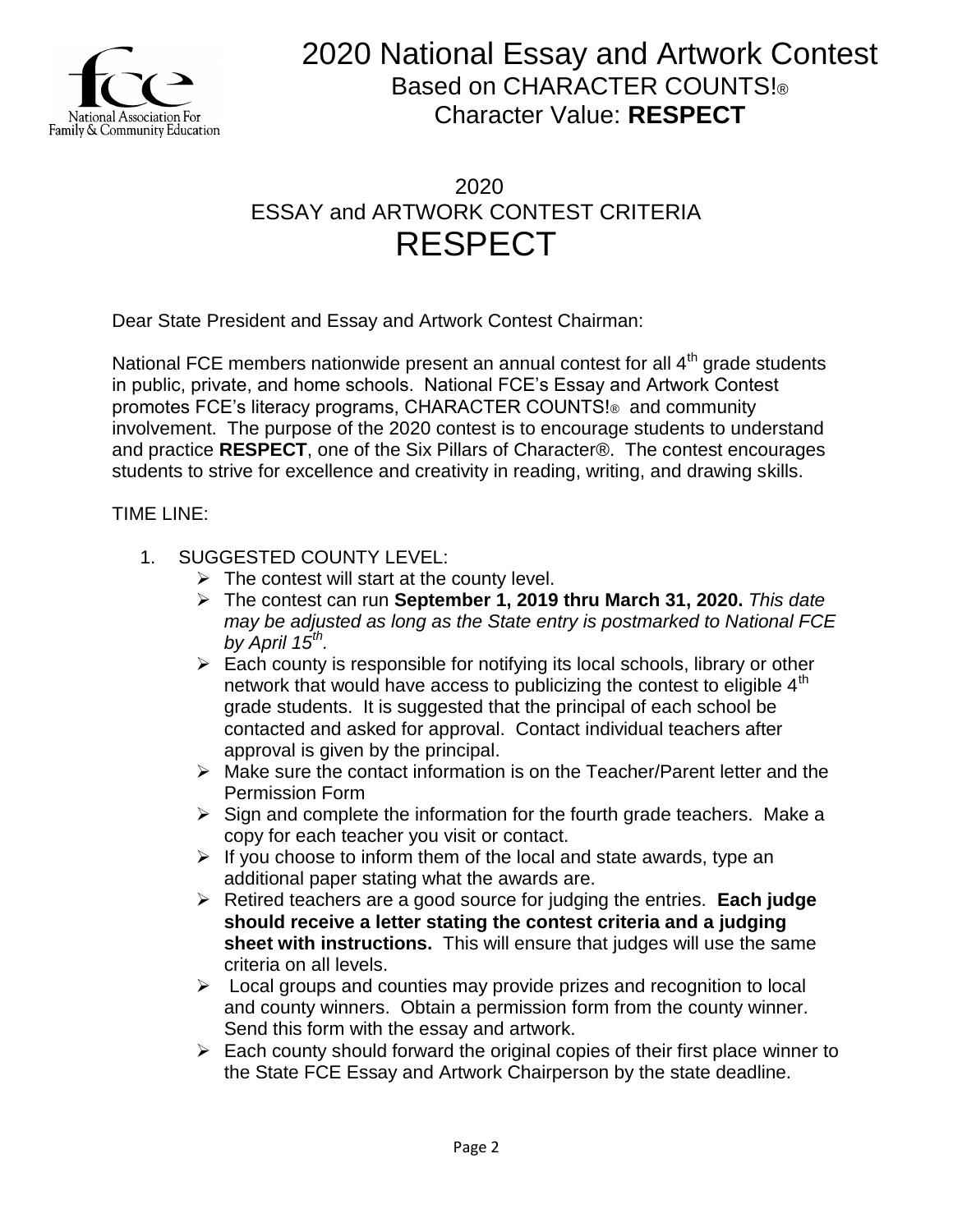

- 2. STATE LEVEL:
	- $\triangleright$  State FCE Associations will judge the winning entries from the counties/parishes in their state. Retired teachers are a good source for judging the entries. **Please use judging instructions and judging sheet included in this packet.** This will ensure that judges from all states will use the same criteria for all levels.
	- $\triangleright$  State FCE Associations provide prizes and recognition to the state winners.
	- $\triangleright$  Send the permission form and the original copy of the first-place winner for each state to the National FCE Headquarters postmarked by April 15, 2020. Please mail the winning entry in a 9"x12" manila envelope to avoid folding the Essay and Artwork.

### 3. NATIONAL LEVEL:

- $\triangleright$  The same judging criteria of creativity/content, grammar/punctuation/sentence structure, vocabulary, and presentation are used on all levels.
- The National 1<sup>st</sup>, 2<sup>nd</sup>, & 3<sup>rd</sup> place winners of the 2020 Essay & Artwork Contest will be announced at the National FCE Annual Conference in 2020.
- The National 1<sup>st</sup>, 2<sup>nd</sup>, & 3<sup>rd</sup> place winners receive visa gift card or check of \$250, \$150, \$50 respectively.
- The National 1<sup>st</sup>, 2<sup>nd</sup>, & 3<sup>rd</sup> place winners' entries will be recognized on the National FCE website, with approval.

#### CONTEST CRITERIA:

- 1. Any  $4<sup>th</sup>$  grade level student in a public, private, or home school is eligible.
- 2. Entries are to include an essay and a hand drawn picture. Use #2 lead pencil for both.

#### **Do not color the picture.**

#### **Do not fold the picture.**

Essay and picture should reflect the characteristic **RESPECT**. For drawings, use unlined, white paper approximately  $8\frac{1}{2}$  by 11. For essays, use lined, white paper approximately  $8\frac{1}{2}$  by 11. The essay shall be a minimum of 50 words.

3. Students should write their name, date, his or her teacher's name, and the name of the school, or home schooled, on the back of the picture and the bottom of the essay.

#### **Thank you for your time and effort in helping make this a successful National Family & Community Education Project in Literacy!**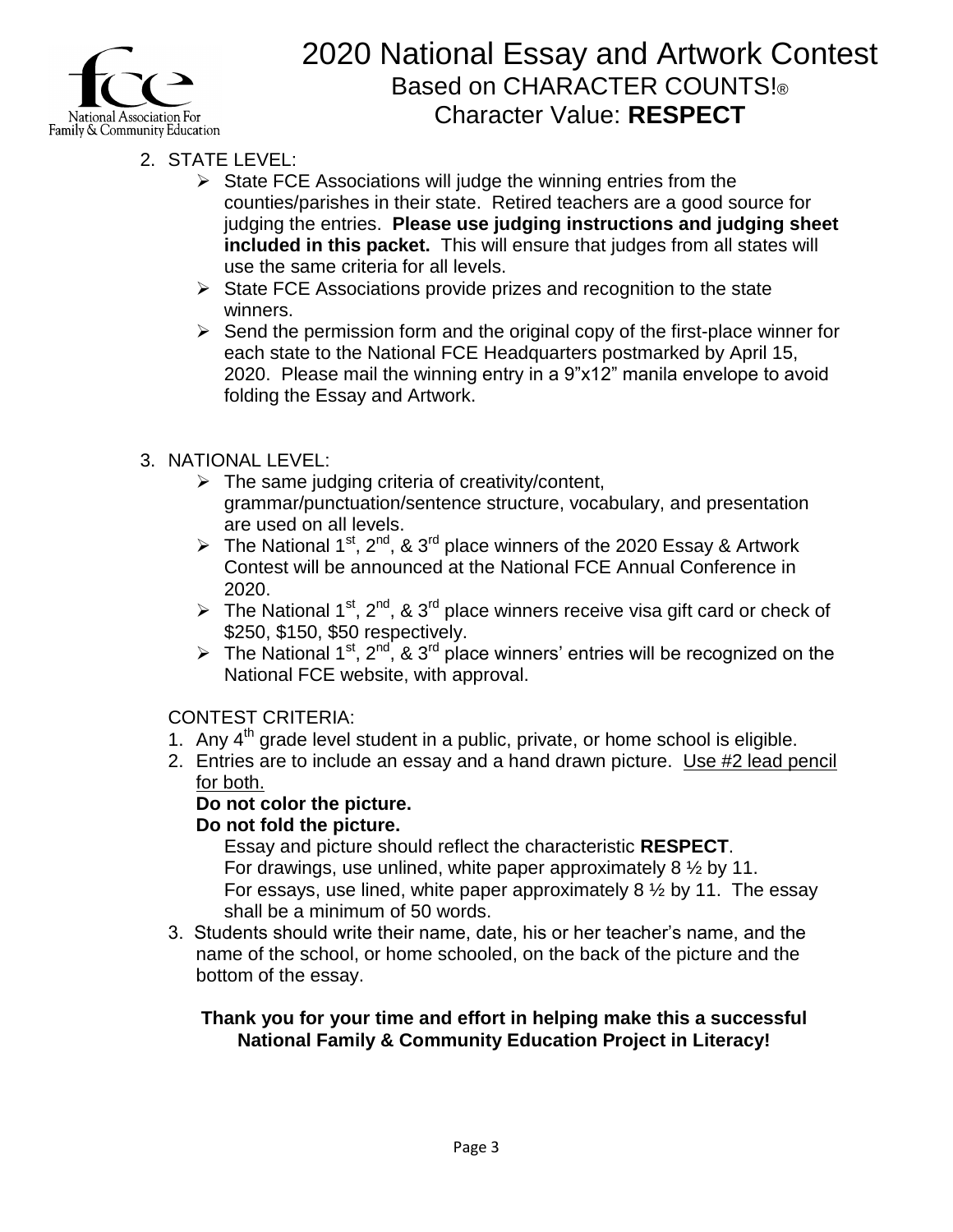

Dear Fourth Grade Teacher/Parent:

The National Family & Community Education members in \_\_\_\_\_\_\_\_\_\_\_\_\_\_\_\_\_\_\_ (state/county) are sponsoring a nation-wide contest. The contest is based on the characteristic **RESPECT,** and we are asking students to write a short essay or short story about this trait.

The contest starts at the county level, where entries will be judged and winners recognized from the county. The first place county entries will be forwarded to the state level. State FCE Associations, will, in turn, judge and recognize winners for the state. First place state entries will then be judged at the national level. The same judging criteria will be used in all states at all levels. These include: creativity, content, grammar, punctuation, sentence structure, vocabulary, and presentation of the handwriting.

The National  $1<sup>st</sup>$ ,  $2<sup>nd</sup>$ , &  $3<sup>rd</sup>$  place winners receive a Visa Gift Card or check of \$250, \$150, \$50 respectively.

Contest criteria are as follows:

- 1. Any  $4<sup>th</sup>$  grade level student in a public, private, or home school is eligible.
- 2. Entries are to include an essay and a hand drawn picture. Use #2 lead pencil for both. **Do not color the picture.**

#### **Do not fold the picture.**

- Essay and picture should reflect the characteristic **RESPECT.**
- For drawings, use unlined, white paper approximately  $8\frac{1}{2}$  x 11".
- For essay, use lined, white paper approximately  $8\frac{1}{2}$ " x 11". The essay should be a minimum of 50 words.
- 3. Students should write their name, date, his or her teacher's name, and name of the school, or home schooled, on the back of the picture and at the bottom of the essay.

We hope you will join us in encouraging our students/children to strive for excellence in their writing and drawing skills and in the understanding of **RESPECT**, an essential characteristic. More information may be obtained by contacting the FCE member below. Mail the Essay and Artwork entry to the member below.

Sincerely,

| Name:    |  |
|----------|--|
| Address: |  |

| <b>Phone Number:</b> |  |
|----------------------|--|
|----------------------|--|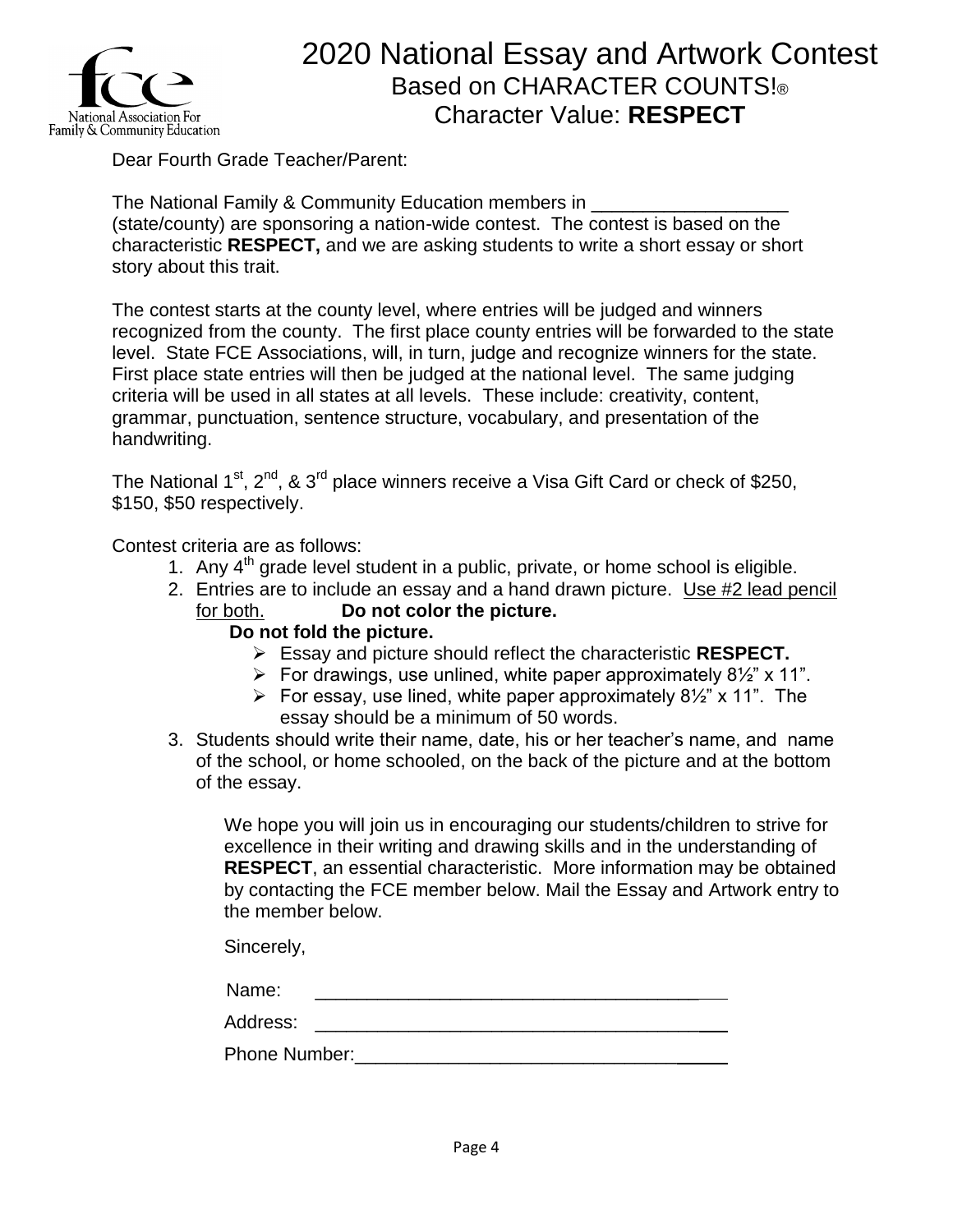

## 2018 ESSAY and ARTWORK **RESPECT** PERMISSION FORM

(**MUST** be submitted with Essay and Artwork to be eligible for judging)

| I also give permission for his/her photograph to be used in publications.                                             |                                      |
|-----------------------------------------------------------------------------------------------------------------------|--------------------------------------|
|                                                                                                                       |                                      |
| My entry is entitled,                                                                                                 | This work was completed on my own. I |
| understand that the essay and drawing become property of National FCE Association.                                    |                                      |
|                                                                                                                       |                                      |
| Student's Complete Address: Phone Number: $(2, 2)$                                                                    |                                      |
|                                                                                                                       |                                      |
|                                                                                                                       |                                      |
| <u> 1989 - Johann John Stone, meil in der Stone und der Stone und der Stone und der Stone und der Stone und der S</u> |                                      |
|                                                                                                                       |                                      |
|                                                                                                                       |                                      |
| School or Student mail essay and artwork by _____________ to:                                                         |                                      |
| <u> 1989 - Johann Stoff, amerikansk politiker (* 1908)</u>                                                            |                                      |
| County winner mailed to State President by ______________                                                             |                                      |
| State winner mailed to National FCE Headquarters by April 15.                                                         |                                      |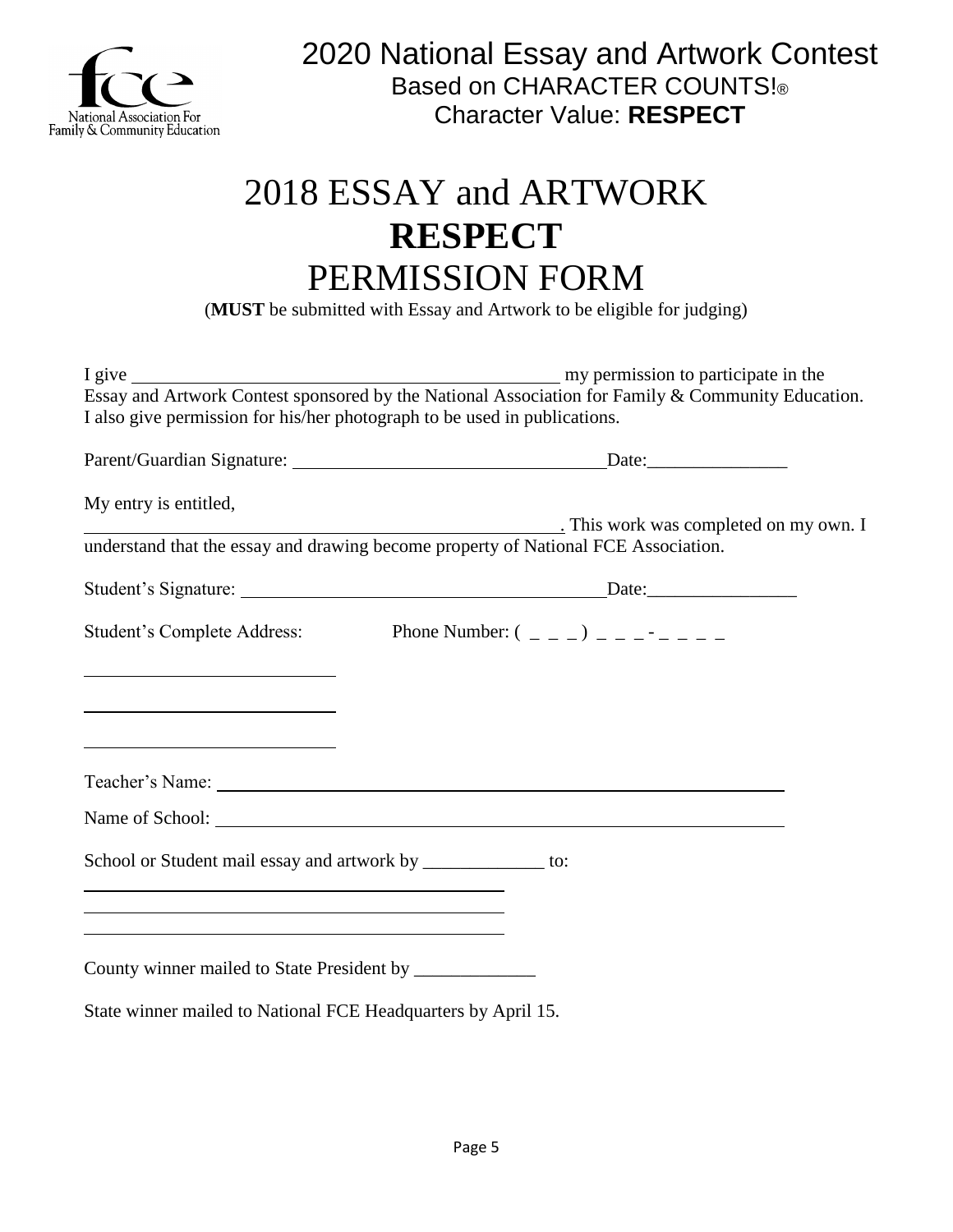

### PRESS RELEASE:

### **2020 Essay and Artwork Contest: RESPECT**

The Family and Community Education members join state/county/parish members across the nation in sponsoring an Essay and Artwork Contest for fourth grade students. This contest is held annually, and the theme this year is **RESPECT**, one of the Six Pillars of Character. Students are to write an essay and create a hand drawn picture.

This FCE nationwide contest provides an opportunity for students to improve literacy skills and develop ethical values. The contest is open to any forth grade-level student attending public, private, or home school.

| The contest runs from       | through | . For complete |
|-----------------------------|---------|----------------|
| information please contact, |         |                |
|                             |         |                |

FCE Contest Chairman Phone Number

 $\mathfrak{a} \mathfrak{t}$  ( \_ \_ \_ ) \_ \_ \_ - \_ \_ \_ \_

Mail or fax your release 10 days in advance of the release date.

Date: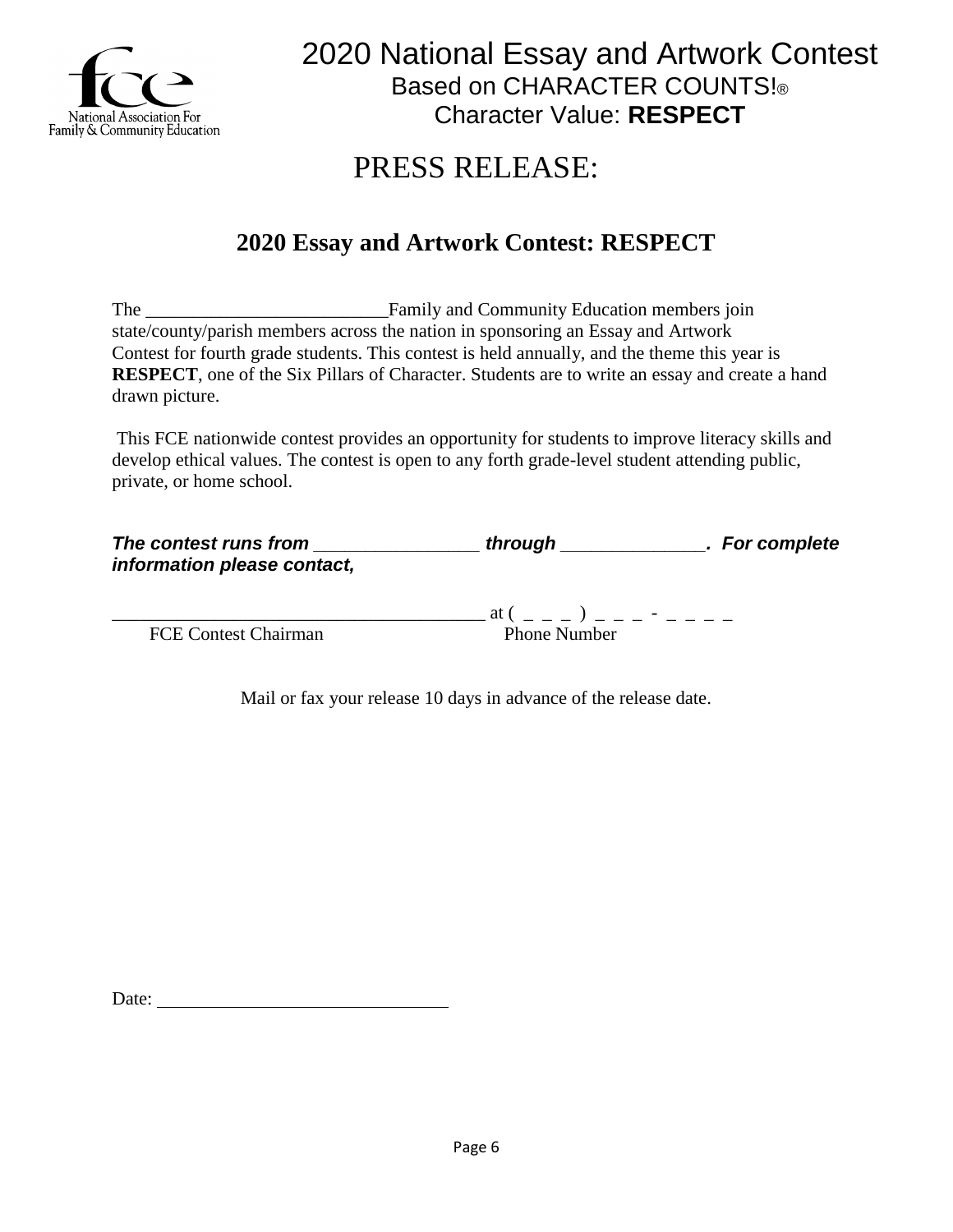

### WEBSITE PERMISSION

Please check one of the following:

I give permission to National FCE to place my child's Essay and Artwork submission on National FCE's website, [www.nafce.org.](http://www.nafce.org/) National FCE will only use my child's first name and the state we live in, also if my child signed their original Essay and Artwork, I give National FCE permission to alter it so that only his/her first name will show.

I do not give permission for National FCE to place my child's Essay and Artwork submission on National FCE's website, [www.nafce.org.](http://www.nafce.org/)

\_\_\_\_\_\_\_\_\_\_\_\_\_\_\_\_\_\_\_\_\_\_\_\_\_\_\_\_\_\_\_\_\_\_\_\_\_\_\_\_\_\_\_\_\_\_\_\_\_\_\_\_\_\_\_

Parent's Signature

Send this completed form to: NAFCE Headquarters

73 Cavalier Blvd. Suite 106 Florence, KY 41042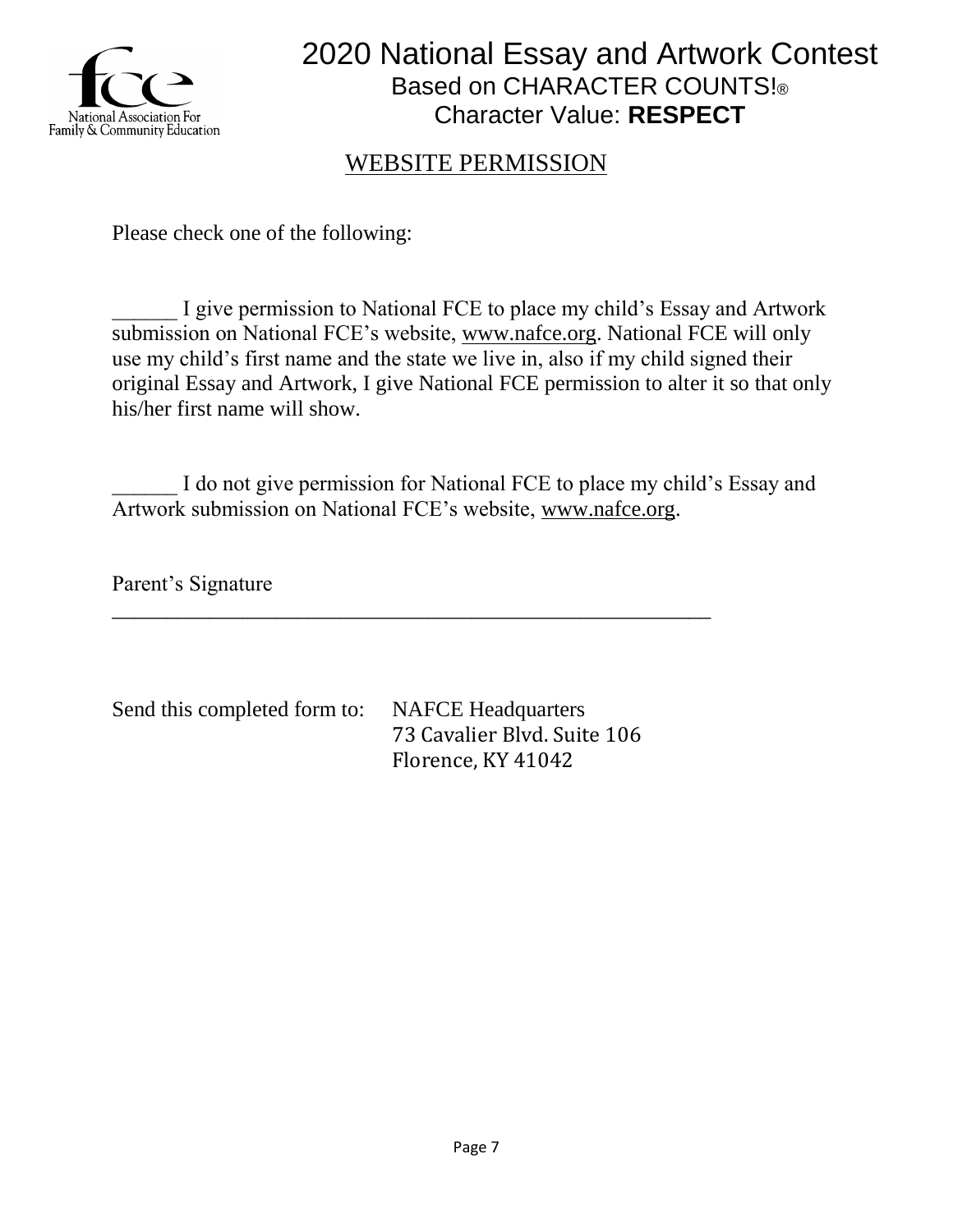

### JUDGING INSTRUCTIONS

#### **Dear Judge,**

On behalf of the National Association Family & Community Education, we thank you for being an important part of our literacy project. It would not be a success without the time you so graciously give. If at any time during the judging process you need assistance or have questions, please feel free to contact me.

#### **GENERAL INSTRUCTIONS:**

A judging sheet has been provided. The theme of the essay and hand drawn picture is **RESPECT.** After scoring the entries, please attach the judging sheet to both the story and the drawing with a paper clip – please do not staple. First, second, and third place winners are to be selected. After judging and selecting the winners, please notify your local FCE representative to pick up the entries and judging sheets. DO NOT NOTIFY THE WINNER. The state or county will make an announcement and present the award.

#### **THE CONTEST CRITERIA:**

- 1. Any  $4<sup>th</sup>$  grade level student in a public, private, or home school is eligible.
- 2. Entries are to include a short story and a hand drawn picture. Use #2 lead pencil for both.

#### **Do not color the picture.**

#### **Do not fold the picture.**

Essay and picture should reflect the characteristics of **RESPECT.** For drawings, use unlined, white paper approximately 8 ½ x 11**.** For essays, use lined, white paper approximately  $8\frac{1}{2}$  x 11. The essay should be a minimum of 50 words.

3. Students should write their name, date, his or her teacher's name, and the name of the school, or homes schooled, on the back of the picture and at the bottom of the essay.

We ask that you do not write or mark on the entries as it may be judged at a higher level.

Again, we thank you for your time.

Sincerely,

Name\_\_\_\_\_\_\_\_\_\_\_\_\_\_\_\_\_\_\_\_\_\_\_\_\_\_\_\_\_\_\_\_\_\_\_\_\_\_\_\_\_\_\_\_\_\_\_\_\_\_\_\_\_

Phone Number\_\_\_\_\_\_\_\_\_\_\_\_\_\_\_\_\_\_\_\_\_\_\_\_\_\_\_\_\_\_\_\_\_\_\_\_\_\_\_\_\_\_\_\_\_\_

| <b>Address</b><br>City | <b>State</b> |
|------------------------|--------------|
|------------------------|--------------|